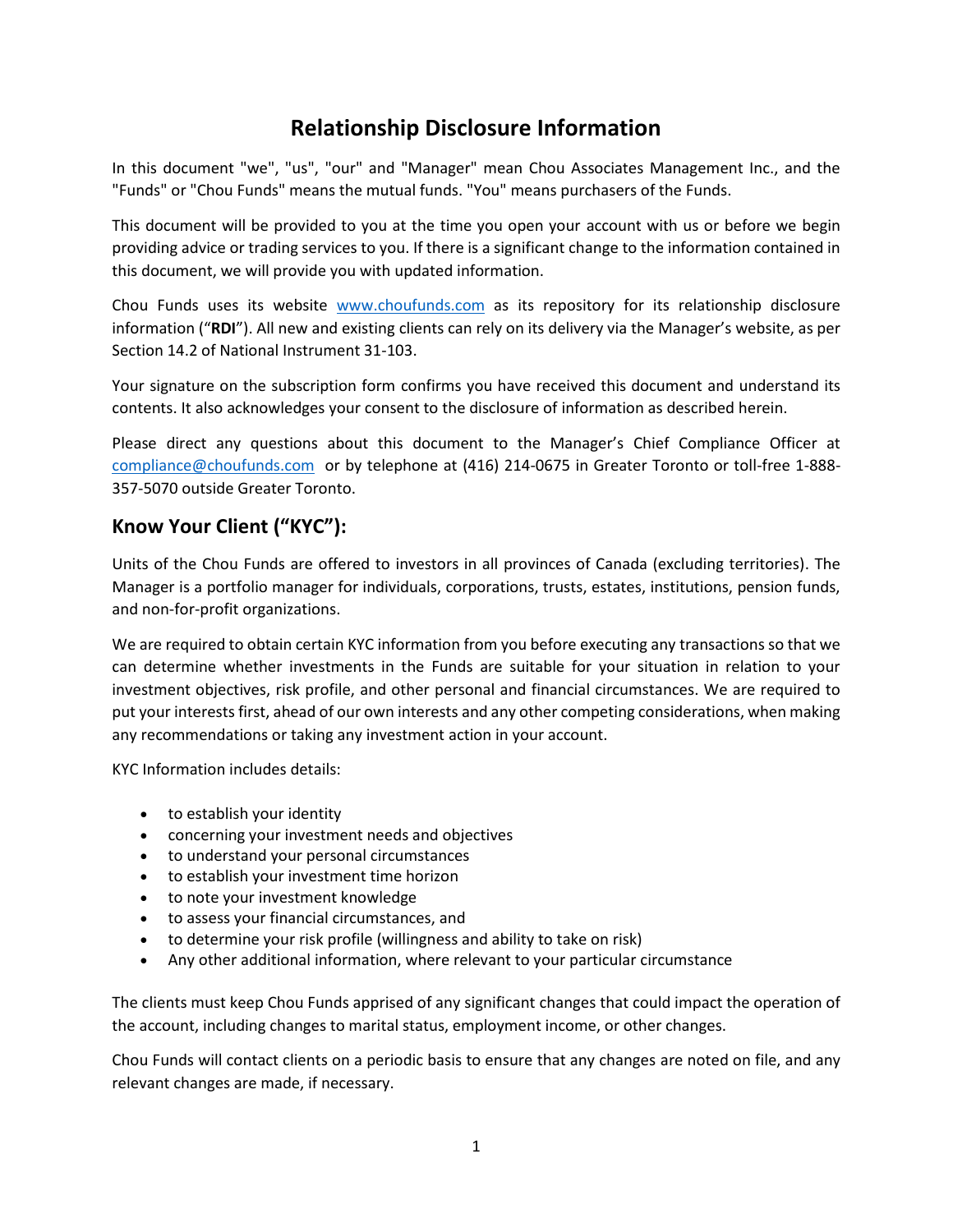### **Services:**

Chou Associates Management Inc. is the manager of the Funds. The Manager provides management of the overall business of the Funds, including selection of the securities in each Fund's portfolio, and promoting sales of the Fund's units. The Manager is also the trustee of the Funds. When you invest in one of the Funds, you are buying units of a trust. The trustee holds actual title to the property in the Fund the cash and portfolio securities - on your behalf. The Manager is also the portfolio advisor. The portfolio advisor carries out all research, purchases and sales of the Funds' portfolio securities.

A mutual fund is an investment vehicle created to permit people with similar investment objectives to pool their money. People who contribute money become investors or unitholders of the mutual fund. The units represent the proportionate interest the unitholders have in a fund's income and expenses and in gains or losses a fund makes on its investments. Mutual fund unitholders share the mutual fund's income, expenses and the gains and losses of the mutual fund in proportion to the units they own.

### **Account Types:**

#### **For Units held in a Registered Plan**

Generally, you pay no tax on earnings we distribute to you from Funds held in a registered tax plan such as a Registered Retirement Savings Plan (RRSP), Registered Retirement Income Fund (RRIF), Registered Disability Savings Plan (RDSP), Deferred Profit Sharing Plan (DPSP), Registered Education Savings Plan (RESP) or held in a Tax Free Savings Account (TFSA) (referred to individually as a "**Registered Plan**" and collectively as "**Registered Plans**"), nor on any capital gains the plan makes from redeeming units or switching between Funds, as long as the proceeds remain in the plan. However, even when units of the Fund are a qualified investment for your Registered Plans, you may be subject to tax if a unit held in your RRSP, RRIF, RDSP, RESP or TFSA is a "prohibited investment". Generally, units of a Fund will not be a "prohibited investment" for your RRSP, RRIF, RDSP, RESP or TFSA if you, your family (including your parents, spouse, children, siblings and in-laws) and other people or entities that do not deal at arm's length with you, in total, own directly or indirectly less than 10% of the value of the Fund. Distributions from a Fund may affect the tax costs of units of a Fund held by a Registered Plan under the Tax Act.

Any amount withdrawn from a Registered Plan (other than an RESP, RDSP or TFSA) is fully taxable. Generally, amounts withdrawn from a RESP or RDSP are taxable to the extent they are not refunds of contributions. Amounts withdrawn from a TFSA are not taxable. You should consult your tax advisor regarding specific rules relating to withdrawals of amounts rolled into a RDSP from certain other Registered Plans, as well as regarding the impact of TFSA withdrawals on TFSA contribution room.

In the case of a Fund, if any, that would not qualify as a mutual fund trust for a particular period, we intend to file an election for the fund to be a registered investment under the Tax Act.

You should consult your tax advisor about the special rules that apply to each particular Registered Plan, including whether or not an investment in a Fund would be a "prohibited investment" for your RRSP, RRIF, TFSA, RESP or RDSP.

#### **For Units not held in a Registered Plan**

You must report for income tax purposes all distributions paid to you during the year, whether you receive these distributions as cash or whether reinvested in additional units of the Fund. Distributions paid by a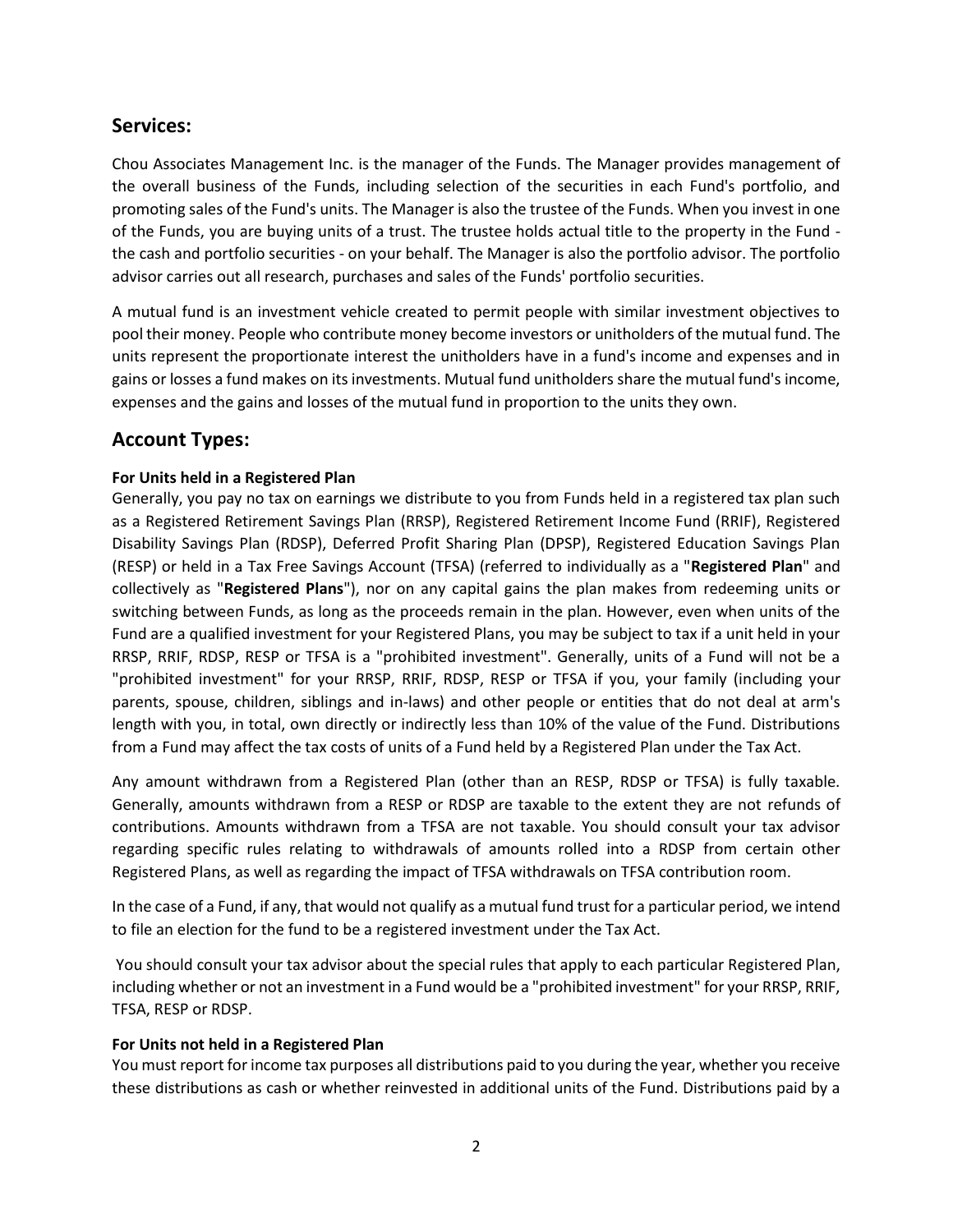Fund may consist of capital gains, ordinary Canadian dividends, foreign source income, other income and/or returns of capital. Amounts paid on the redemption of units may be treated by a Fund as a payment of net income and/or net capital gains to the unitholder, rather than as proceeds of redemption.

One-half of a capital gain distribution is included in income. You may be entitled to offset any capital losses you have incurred against these or other capital gains. A change between series of units of the same Fund will not result in a capital gain or loss.

Ordinary Canadian dividends are subject to the dividend gross-up and tax credit rules. Steps will be taken to pass on to you the benefit of the enhanced dividend tax credit when it is available. You may be eligible for foreign tax credits in respect of foreign taxes paid by a Fund. Returns of capital are not immediately taxable to you but will reduce the adjusted cost base of your units in the Fund. If the adjusted cost base of your units is reduced to a negative amount while you continue to hold them, you will be deemed to realize an immediate capital gain equal to the negative amount and your adjusted cost base will be increased to zero.

If you buy Fund units just before the distribution date (typically in December of each year), you will be taxed on the distribution you receive in cash or units. The adjusted cost base of your units will be generally increased by the amount of the distribution, if the distribution is satisfied by the issuance of additional units, to reduce any capital gains when you redeem. If you purchase your units in U.S. dollars, you must convert the purchase price into Canadian dollars at the exchange rate in effect at the time of purchase. The adjusted cost base of your units is equal to:

the cost of your initial investment **plus**  the cost of any additional investments **plus**  the amount of any distributions that were reinvested **less**  the amount of any return of capital **less**  the adjusted cost base of any previously switched or redeemed units.

For tax purposes, your capital gain or loss when you redeem your units is generally the difference between the amount you receive for units, less the adjusted cost base of your units and any reasonable costs you incurred to redeem your units. Reclassification of units of one class to another class will not be a disposition for tax purposes.

If you pay management fees directly in respect of units of a Fund held outside a registered plan, you should consult your own tax advisor with respect to the deductibility of such management fees in your own particular circumstances.

### **Know Your Product:**

The Chou group of mutual funds is currently made up of five Funds

- Chou Associates Fund ("**Associates Fund**");
- Chou RRSP Fund ("**RRSP Fund**");
- Chou Europe Fund ("**Europe Fund**");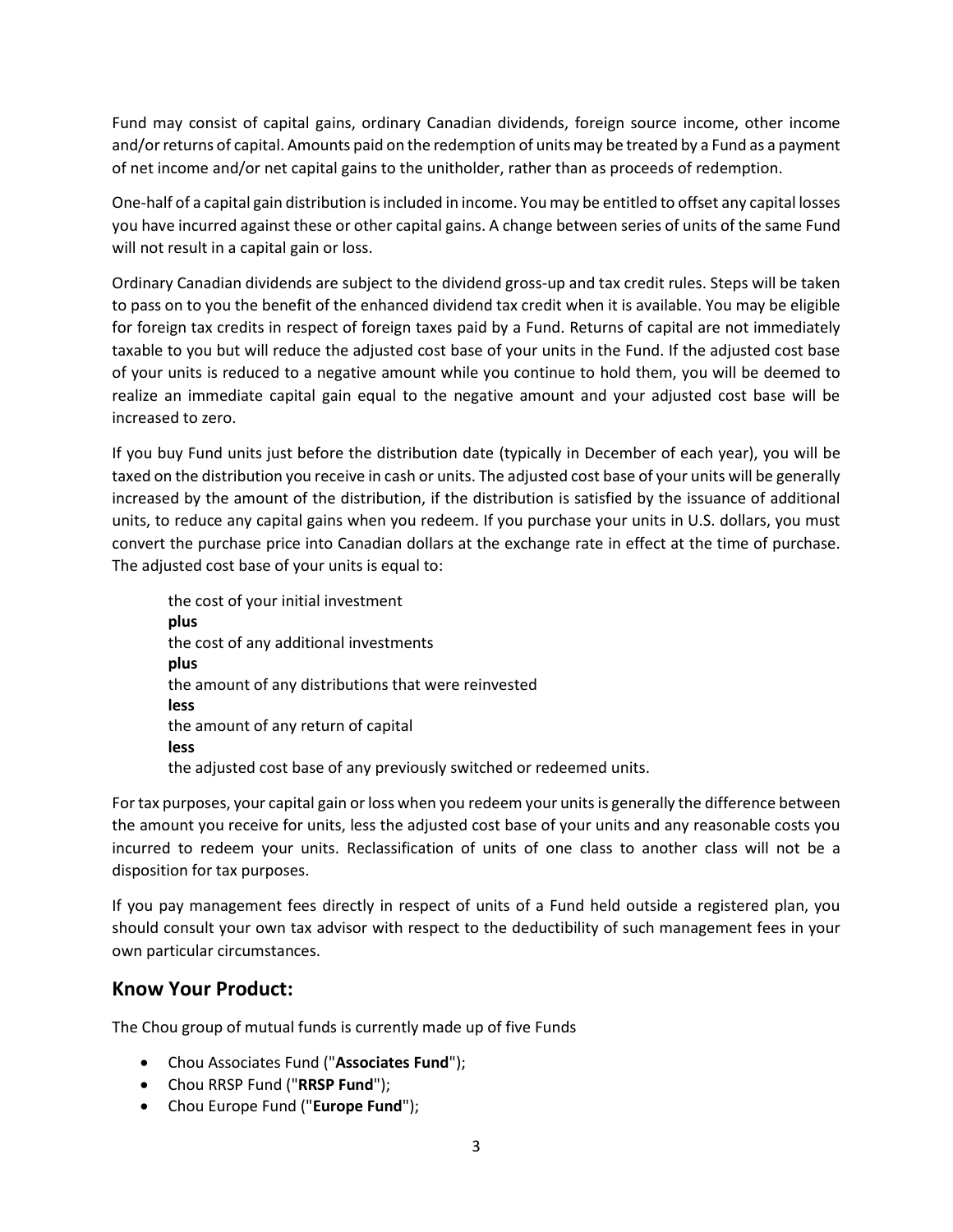- Chou Asia Fund ("**Asia Fund**"); and
- Chou Bond Fund ("**Bond Fund**")

All the Chou Funds issue securities in more than one series. A series of securities may be viewed as a subdivision of the Fund for certain purposes (e.g., calculation of fees), but for other purposes (e.g., investment activity), the Fund remains undivided.

Series A securities of all the Funds are available to all investors. Series D securities are available to investors who have an account with a discount broker or dealer. Series F securities are available to investors who participate in fee-based programs through their dealer and whose dealer has signed a Series F agreement with us. Instead of paying sales charges, these investors pay an annual fee to their dealer for investment advice and other services. We do not pay any commission to a dealer who sells Series F securities which means that we can charge a lower management fee. Series F securities are also available to other groups of investors for whom we do not incur distribution costs.

Your first purchase of units of each of the Funds, unless otherwise agreed by the Manager, must be at least \$5,000. Each purchase thereafter must be at least \$500.

## **Proprietary Products:**

We distribute only securities of the five Funds managed by us. As we offer only proprietary products, this could raise a conflict of interest in which we may have an incentive to recommend our Funds over other third-party funds with similar features to our clients.

The following have been taken to mitigate potential conflicts of interest (additional steps may be taken when suitable):

- A review process of similar funds is conducted on an annual basis and documents related to the proprietary products are updated;
- A suitability assessment is conducted for each client accepted into the Funds to ensure that the Funds are appropriate for the clients (certain types of clients may be able to waive this requirement); and
- Legal and regulatory counsel is retained to provide ongoing training regarding suitability requirements for our clients.

### **Risks:**

All mutual funds involve some level of risk. Risk is the possibility you will either lose money or make no money on your investment. Generally, the higher an investment's anticipated return, the greater its risk. You should carefully review your tolerance for risk when reviewing an investment's anticipated return.

Below are some of the specific risks that may affect the value of your investment in a Fund.

### **Below-Investment Grade Securities Risk**

Investments in securities rated below investment grade, or "junk bonds," generally involve significantly greater risks of loss of your money than an investment in investment grade bonds. Issuers of high-yield securities are not as strong financially as those with higher credit ratings, so the securities are usually considered speculative investments. These issuers are more vulnerable to financial difficulties and weak economic periods than more creditworthy issuers, which may impair their ability to make interest and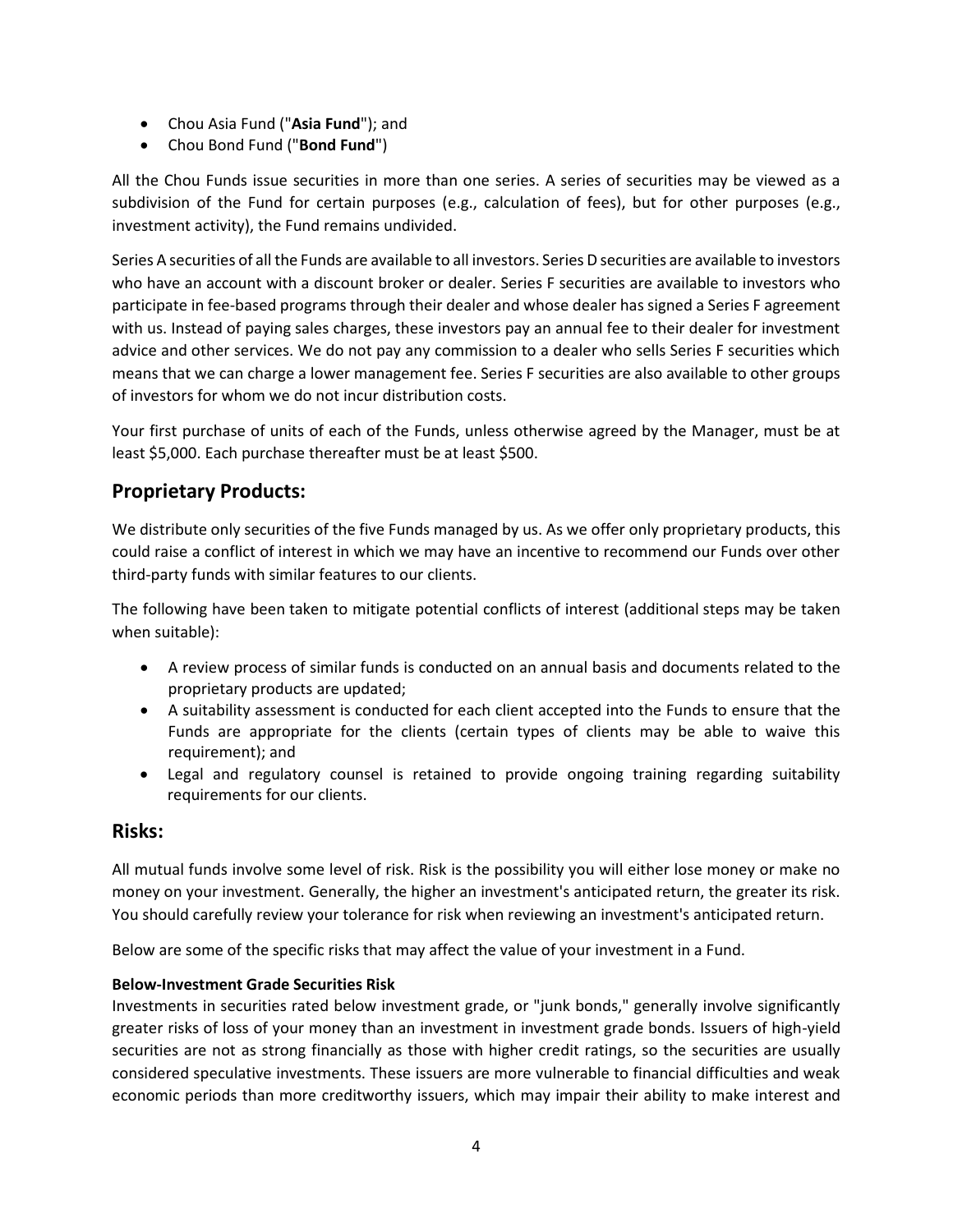principal payments. Rising interest rates may compound these difficulties and reduce an issuer's ability to repay principal and interest obligations. Issuers of lower-rated securities also have a greater risk of default or bankruptcy. Additionally, due to the greater number of considerations involved in the selection of a Fund's securities, the achievement of the Fund's objective depends more on the skills of the portfolio manager than investing only in higher rated securities. Therefore, your investment may experience greater volatility in price and yield. High-yield securities may be less liquid than higher quality investments. A security whose credit rating has been lowered may be particularly difficult to sell.

#### **Borrowed Money**

Using borrowed money to finance the purchase of securities (units of the funds) involves greater risk than a purchase using cash resources only. Securities (units of the funds) may be purchased using available cash or a combination of available cash and borrowed money. If cash is used to pay for the securities (units of the funds) in full, the percentage gain or loss will equal the percentage increase or decrease in value of the securities (units of the funds). Using borrowed money to purchase securities can magnify the gain or loss on the cash invested. The effect of this is called leveraging.

If you are considering borrowing money to make investments, you should be aware that a leveraged purchase involves greater risk than a purchase using available cash resources only. To what extent a leveraged purchase involves undue risk is a decision that needs to be made by you and will vary depending on your personal circumstances, your risk and return objectives, and the securities (units of the funds) or other investments purchased. The use of leverage may not be suitable for all investors.

It is also important that you are aware of the terms of any loan that is secured by securities (units of the funds) or other investments. The lender may require that the amount outstanding on the loan does not rise above an agreed percentage of the market value of the securities (units of the funds) or other investments. Should this occur, you will be required to pay down the loan or sell the investments so as to return the loan to the agreed percentage relationship. Money is also required to pay interest on a loan. Under these circumstances, investors who leverage their investments are advised to have adequate financial resources available both to pay interest and also to reduce the loan if borrowing arrangements require such a payment. In addition, if you borrow money to purchase securities (units of the funds), your responsibility to repay the loan and pay interest as required by its terms remains the same even if the value of the securities purchased decline.

#### **Credit Risk**

The financial condition of an issuer of a debt security may cause it to default or become unable to pay interest or principal due on the security. If an issuer defaults, the affected security could lose all of its value, be renegotiated at a lower interest rate or principal amount, or become illiquid. Higher yielding debt securities of lower credit quality have greater credit risk than lower yielding securities with higher credit quality. The Funds may invest in debt securities that are issued by U.S. Government sponsored entities. Investments in these securities involve credit risk as they are not backed by the full faith and credit of the U.S. Government. The Funds may invest in Collateralized/Guaranteed Mortgage Obligations ("**CMOs**"). CMOs are divided into classes (often referred to as "tranches") and certain tranches of CMOs have priority over other classes. No payment of principal will be made on any tranche until all other tranches with earlier stated maturity or distribution dates have been paid in full.

#### **Concentration Risk**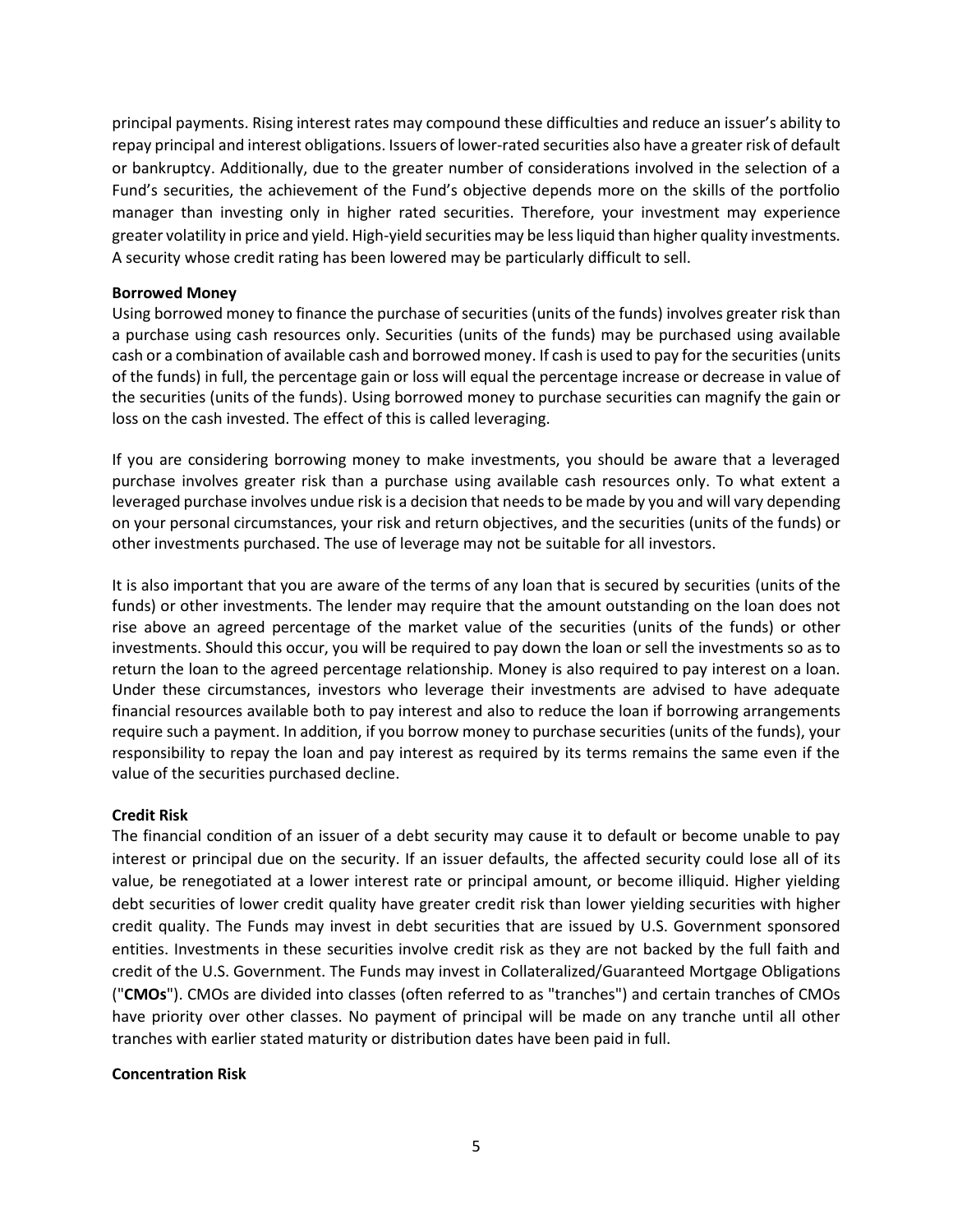A Fund may hold more than 10% of its net assets in securities of a single issuer. In this situation, the Fund's assets may be less diversified. In addition, such concentration may make the Fund's unit price more volatile and may reduce the liquidity of the Fund's portfolio, which may make it more difficult for the Fund to satisfy a redemption request.

#### **Covered Call Option Risk**

Because the Funds may write covered call options, the Funds may be exposed to risk stemming from changes in the value of the stock that the option is written against. While call option premiums may generate incremental portfolio income, they also can limit gains from market movements. When the Fund writes covered calls on existing positions, it is limiting the potential upside in those particular stocks.

#### **Cyber Security Risk**

As the use of technology has become more prevalent in the course of business, the Funds have become potentially more susceptible to operational risks through breaches in cyber security. A breach in cyber security refers to both intentional and unintentional events that may cause the Fund to lose proprietary information, suffer data corruption, or lose operational capacity. This in turn could cause the Funds to incur regulatory penalties, reputational damage, additional compliance costs associated with corrective measures, and/or financial loss. Cyber security breaches may involve unauthorized access to the Funds' digital information systems (e.g., through "hacking" or malicious software coding), but may also result from outside attacks such as denial-of-service attacks (i.e., efforts to make network services unavailable to intended users). In addition, cyber security breaches of the Funds' third-party service providers (e.g., administrators and custodians) or issuers that the Funds invest in can also subject the Funds to many of the same risks associated with direct cyber security breaches.

#### **Derivatives Risk**

Derivatives risk occurs when a Fund enters into a derivatives transaction. A derivative is a contract between two parties, the value of which is based on the performance of other investments, such as equities, bonds, currencies or a market index. Derivatives may be traded in the over-the-counter market or on a stock exchange. A derivative is commonly a future or a forward contract or an option, but there are other types of derivative instruments as well. Futures or forward contracts are agreements to buy or sell a security, commodity, or currency for a certain price on a certain future date. Options give the buyer the right to buy or sell a security, commodity, or currency for a certain price on a certain future date. Derivatives may be used to limit, or hedge against, losses that may occur because of a Fund's investment in a security or exposure to a currency or market. This is called hedging. Derivatives may also be used to obtain exposure to financial markets, reduce transaction costs, create liquidity, or increase the speed of portfolio transactions. These investments are made for non-hedging purposes. The following risks are associated with using derivatives:

- a premium paid for the derivatives erodes over time and may expire worthless;
- the use of derivatives for hedging may not be effective;
- a derivative contract may not be obtained when desired by a Fund because: (i) there may be a lack of parties wanting to buy or sell a derivative contract; or (ii) the exchanges on which some derivatives are traded may set daily trading limits on future contracts, preventing the Fund from closing a contract;
- the other party to the derivative contract may not be able to meet its obligations and may default;
- if an exchange halts trading in a certain stock option, a Fund may not be able to close its position in an option;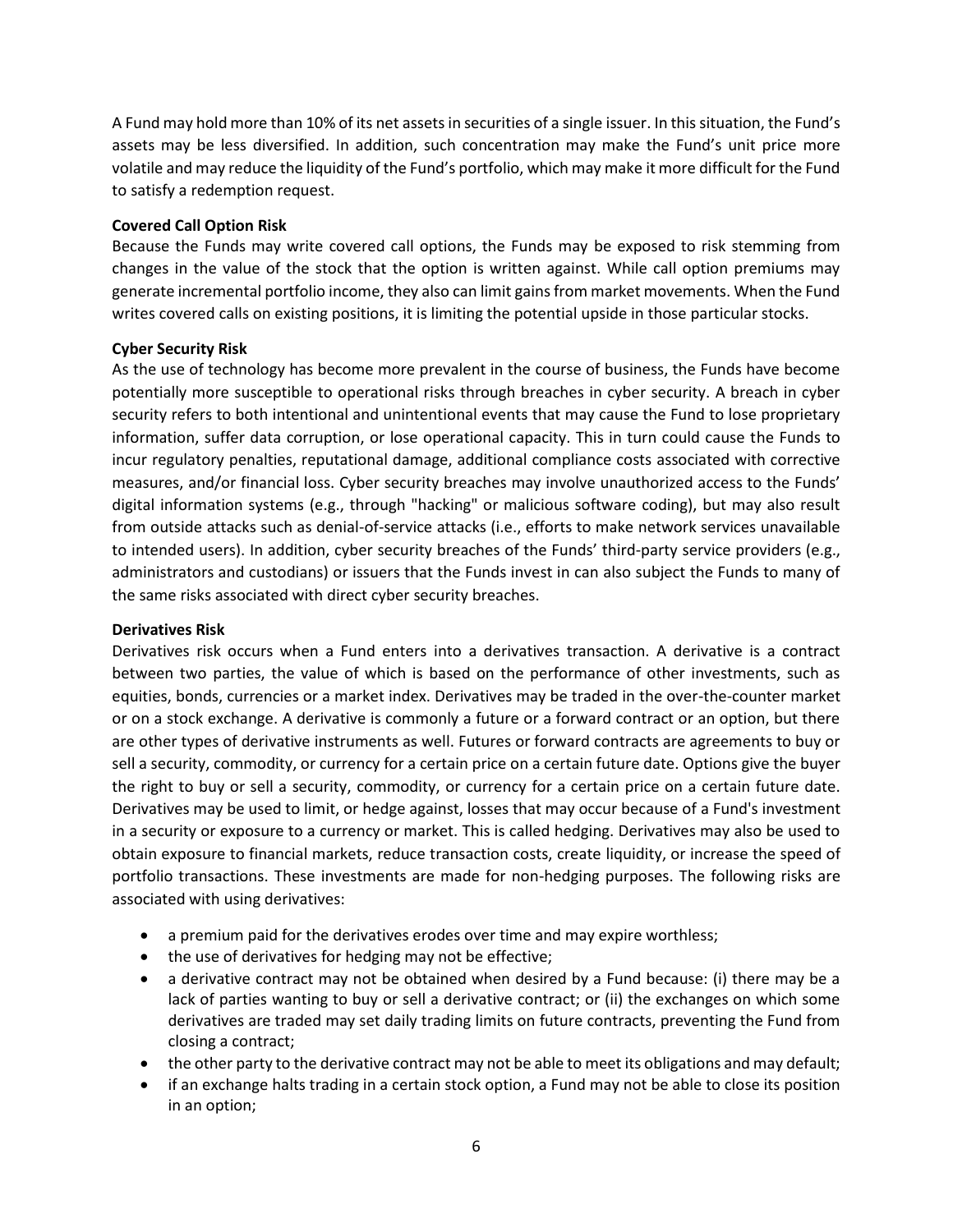- the cost of the derivative contract may increase;
- the price of a derivative may not accurately reflect the value of the underlying security or index;
- the Income Tax Act (Canada), or its interpretation, may change in respect of the tax treatment of derivatives; and
- a large percentage of the assets of the Fund may be placed on deposit with one or more counterparties which exposes the Fund to the credit risk of those counterparties.

#### **Distressed Securities Risk**

Distressed securities frequently do not produce income while they are outstanding. A Fund may be required to incur certain extraordinary expenses in order to protect and recover its investment. Therefore, to the extent that a Fund seeks capital appreciation through investment in distressed securities, the Fund's ability to achieve current income may be diminished. A Fund also will be subject to significant uncertainty as to when, in what manner and for what value the obligations evidenced by the distressed securities will eventually be satisfied (e.g., through a liquidation of the obligor's assets, an exchange offer or plan or reorganization involving the distressed securities or a payment of some amount in satisfaction of the obligation). In addition, even if an exchange offer is made or a plan of reorganization is adopted with respect to the distressed securities held by a Fund, there can be no assurance that the securities or other assets received by the Fund in connection with such exchange offer or plan of reorganization will not have a lower value or income potential that may have been anticipated when the investment was made. Moreover, any securities received by a Fund upon completion of an exchange offer or plan of reorganization may be restricted as to resale. As a result of the Fund's participation in negotiations with respect to any exchange offer or plan of reorganization with respect to an issuer of distressed securities, a Fund may be restricted from disposing of such securities.

#### **Emerging Markets Risk**

Emerging markets risk occurs because emerging markets are generally smaller, less developed, less liquid, and more volatile than securities markets in Canada and the U.S. The risk of political or social upheaval is greater in emerging securities markets. Inflation and rapid fluctuations in inflation rates have had and may continue to have negative effects on the economies and securities markets of certain emerging market countries. Moreover, many of the emerging securities markets are relatively small, have low trading volumes, suffer periods of relative illiquidity, and are characterized by significant price volatility and high transaction costs.

#### **Equity Risk**

Funds which concentrate on equity investments are affected by specific company developments, by stock market conditions and by general economic and financial conditions in those countries where the investments are listed for trading. Equity funds generally tend to be more volatile than fixed income funds, and the value of their units may vary more widely than fixed income funds.

#### **Foreign Currency Risk**

Currency risk occurs when the Funds invest in securities denominated or traded in currencies other than the Canadian dollar (or the U.S. dollar for those investors who have purchased U.S. dollar denominated units). Changes in foreign currency exchange rates will affect the value of these securities.

#### **Foreign Market Risk**

The economic environment or the particular economic and political factors of the country or geographic region in which the foreign issuer operates may impact the value of its securities. There is often less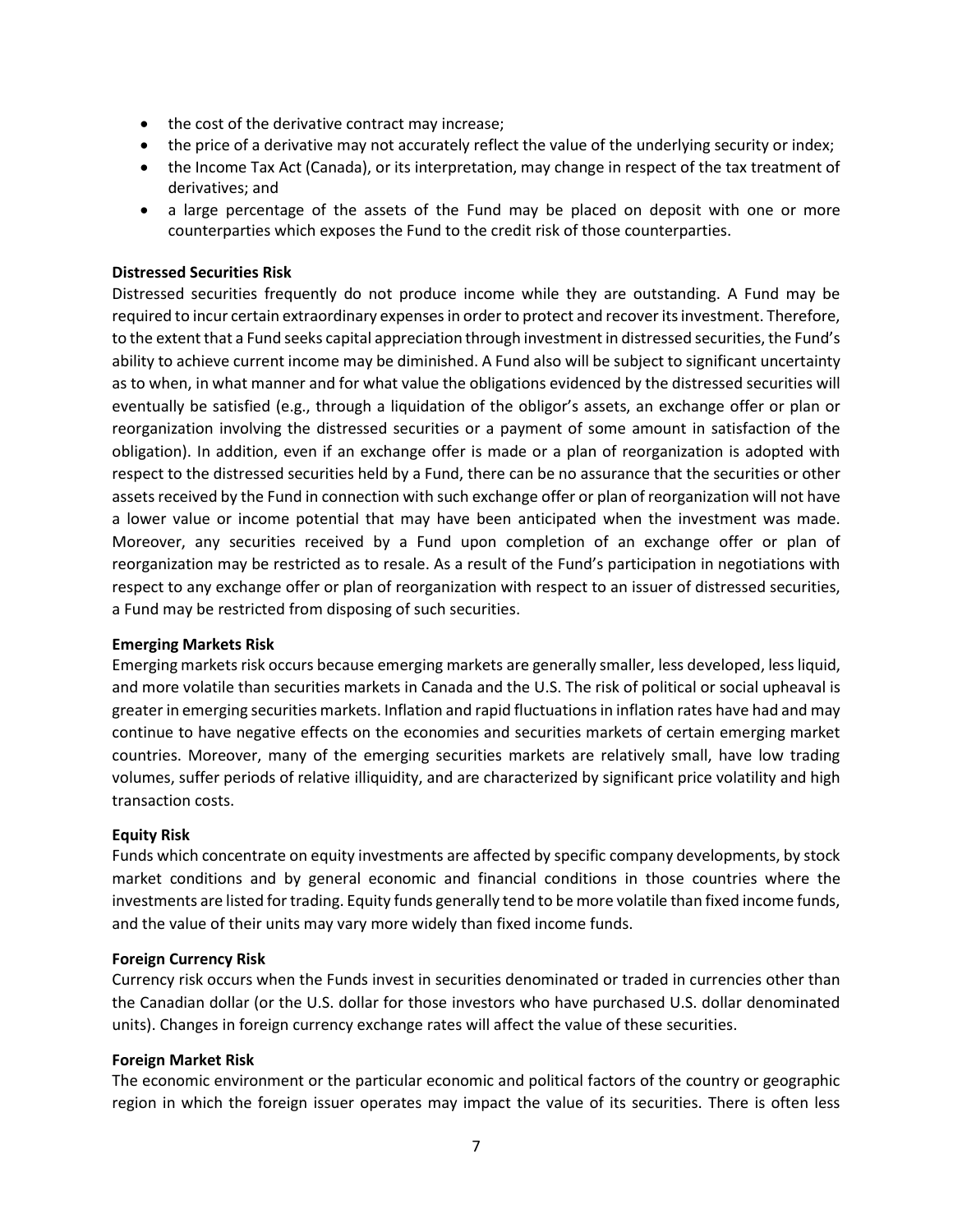available information about foreign companies than their North American counterparts due to less stringent reporting standards, government regulation and other disclosure requirements. This may make the price changes of investments in those companies increase or decrease more rapidly. Foreign stock markets may also be less liquid and more volatile, and may be subject to different financial, political or social factors which could negatively impact the value of a fund's investments. As a result, funds which specialize in foreign portfolio investments tend to be the most volatile funds in the short term but may offer the potential of higher returns over the long term.

#### **General Market Risk**

General market risk occurs when markets go down in value on the basis of economic developments, political changes, changes in economic policy or catastrophes.

#### **Interest Rate Risk**

Interest rate risk is the risk that the value of the Fund's investments in fixed income securities will fall when interest rates rise. The effect of increasing interest rates is more pronounced for any intermediateterm or longer-term fixed income obligations owned by the Fund. In addition, spreads on certain fixed income investments can widen suddenly and sharply, negatively impacting the value of the underlying security. This can occur in both investment and non-investment grade securities.

#### **Issuer Risk**

Issuer risk is the risk that the value of a security may decline for reasons that directly relate to the issuer of the security.

#### **Legal and Regulatory Risk**

Legal and regulatory risk occurs as a result of the costs of complying with laws and regulations of governmental authorities or legal actions.

#### **Liquidity Risk**

Liquidity risk occurs when a fund is not able to sell securities in a timely manner. This could be the result of an insufficient number of buyers in the market for a particular security. Investments with lower liquidity generally will be more volatile.

#### **Political Risk**

Political risk is the risk that a certain industry or company within that industry may be negatively impacted by the current legislative environment. Examples of political risk include increased regulation and windfall taxes.

#### **Prepayment Risk**

Prepayment risk is the risk that, when interest rates decline, security issuers may experience an acceleration in prepayments of mortgage loans or other receivables which can shorten the maturity of the security and reduce the Fund's return. Issuers may also prepay their obligations on fixed rate debt securities when interest rates fall, forcing the Fund to invest in securities with lower interest rates.

#### **Regional Risk**

Regional risk occurs because adverse conditions in a certain region or country can adversely affect securities of issuers in other countries whose economies appear to be unrelated. To the extent that a Fund invests a significant portion of its assets in a specific geographic region or a particular country, the Fund will generally have more exposure to the specific regional or country economic risks. In the event of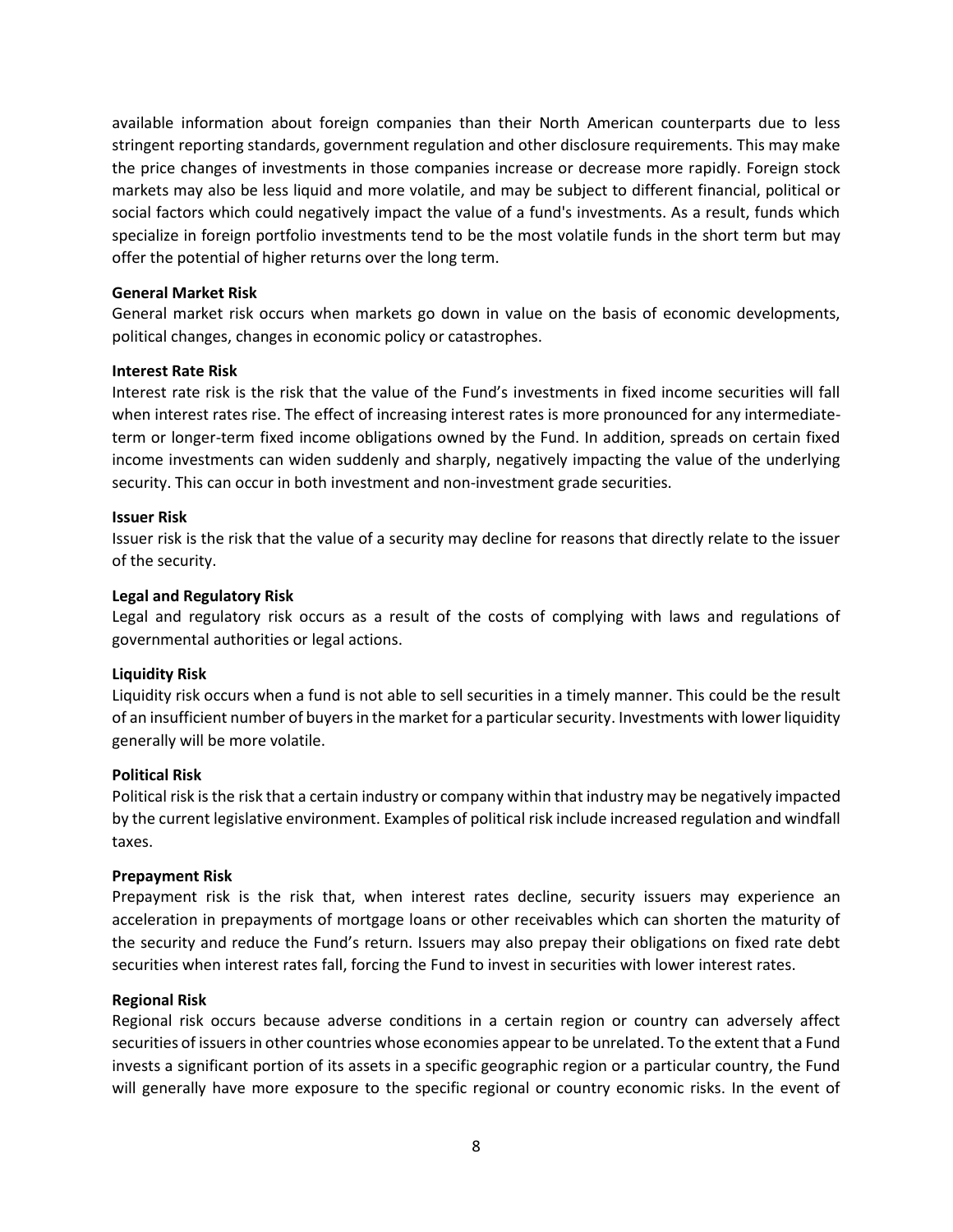economic or political turmoil or a deterioration of diplomatic relations in a region or country where a substantial portion of the Fund's assets are invested, the Fund may experience substantial illiquidity or reduction in the value of the Fund's investments.

#### **Refinancing Risk**

Refinancing risk is the risk that a company will not be able to refinance its existing debt prior to the maturity date of that debt. Principal reasons this would occur include significant deterioration in the fundamentals of the issuer as well as economic and financial shocks that impact the ability of the capital markets to function properly.

#### **Securities Lending, Repurchase and Reverse Repurchase Risk**

Repurchase and reverse repurchase transactions and securities lending risk may occur if the Funds enter into repurchase and reverse repurchase transactions and/or securities lending agreements. Investors will be given 60 days' prior written notice before a Fund starts to enter into these types of transactions.

A repurchase transaction is where a Fund sells portfolio securities that it owns to a third party for cash and simultaneously agrees to buy back the securities at a later date at a specified price using the cash received by the Fund from the third party. While the Fund retains its exposure to changes in the value of the portfolio securities, it also earns fees for participating in the repurchase transaction.

A reverse repurchase transaction is where a Fund purchases securities from a third party and simultaneously agrees to sell the securities back to the third party at a later date at a specified price. The difference between the Fund's purchase price for the securities and the resale price provides the Fund with additional income.

A securities lending agreement is similar to a repurchase agreement except that instead of selling the securities and agreeing to buy them back later, the Fund loans the securities for a fee and can demand the return of the securities at any time. While the securities are on loan, the borrower provides the Fund with collateral consisting of cash and/or securities.

The risks associated with these types of transactions arise if the other party to the agreement defaults or goes bankrupt and the Fund experiences losses or delays in recovering its investment. In a repurchase or securities lending transaction, the Fund could incur a loss if the value of the securities sold or loaned has increased in value relative to the value of the cash or collateral held by the Fund. In the case of a reverse repurchase transaction, the Fund could incur a loss if the value of the securities purchased by the Fund decreases in value relative to the value of the collateral held by the Fund.

To minimize these risks, a Fund will not enter into these types of transactions unless it is, at a minimum, fully collateralized by liquid securities with a value of at least 102% of the market value of the securities sold, purchased or loaned, as the case may be. A Fund will not enter into a repurchase or securities lending agreement if, immediately thereafter, the aggregate market value of all securities loaned by the Fund and not yet returned to it or sold by the Fund and not yet repurchased would exceed 50% of the total assets of the Fund, exclusive of cash held by the Fund. To minimize the risk of loss to the Fund, these transactions will only be entered into with parties that have adequate resources and financial strength to meet their obligations under the agreement.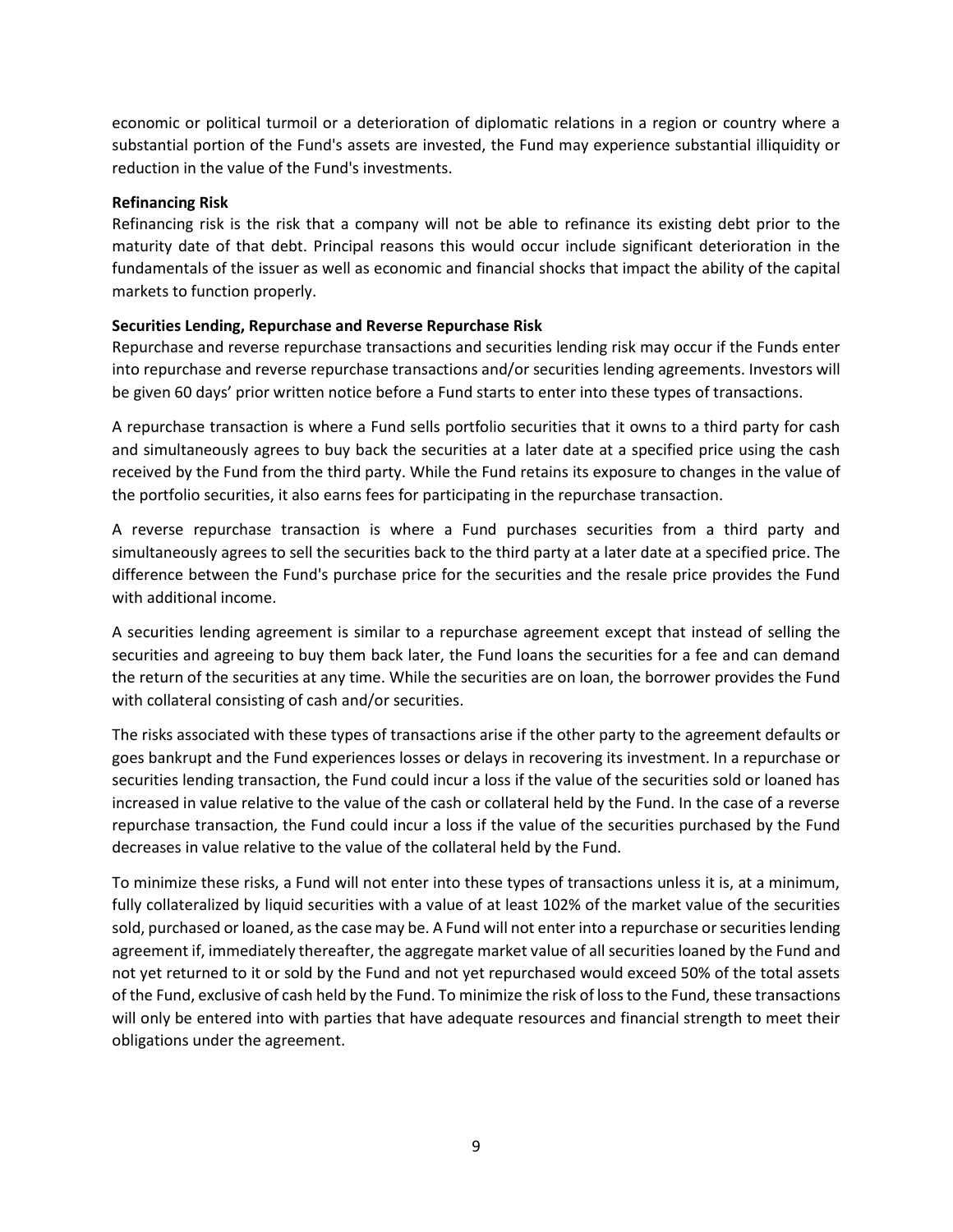#### **Series Risk**

Series risk occurs in all of the Funds that issue units in series. Each series has its own fees and expenses, which the Fund tracks separately. If, for any reason, a Fund cannot pay the expenses of one series using its proportionate share of the Fund's assets, the Fund will be required to pay those expenses out of the other series' proportionate share of the assets. This could lower the investment return of the other series.

#### **Short Selling Risk**

As one of their respective investment strategies, the Funds may engage in short selling securities. A short sale of a security may expose a Fund to losses if the price of the security sold short increases because the Fund may be required to purchase such securities in order to cover its short position at a higher price than the price at which such securities were sold short. The potential loss on the short sale of securities is unlimited. In addition, a short sale entails the borrowing of the security in order that the short sale may be transacted. There is no assurance that the lender of the security will not require the security to be repaid before the relevant Fund wishes to do so, thereby requiring the Fund to borrow the security elsewhere or purchase the security in the market at an unattractive price. In addition, there is no assurance that the security sold short can be repurchased due to supply and demand constraints in the marketplace.

#### **Small Capitalization Risk**

Securities of smaller companies are usually traded less frequently and in smaller volumes than those of large companies. Funds that invest a significant portion of their assets in small companies are subject to small capitalization risk and may find it more difficult to buy and sell securities and tend to be more volatile than Funds that focus on larger capitalization companies.

#### **Value Stock Risk**

Value stock risk occurs when value securities do not increase in price as anticipated by us and may decline further in value if other investors fail to recognize the company's value or favour investing in fastergrowing companies, or if the events or factors that we believe will increase a security's market value do not occur.

#### **Investment Risk Level**

Risks specific to individual Funds are identified as below. The investment risk level of each mutual fund is required to be determined in accordance with a standardized risk classification methodology that is based on the mutual fund's historical volatility as measured by the 10-year standard deviation of the returns of the mutual fund.

| <b>Fund Name</b>     | <b>Investment Risk Level</b> |
|----------------------|------------------------------|
| Chou Associates Fund | Medium to High               |
| Chou RRSP Fund       | Medium to High               |
| Chou Europe Fund     | Medium to High               |
| Chou Asia Fund       | Medium                       |
| Chou Bond Fund       | Medium                       |

We review the risk levels on an annual basis. Historical performance may not be indicative of future returns and a fund's historical volatility may not be an indication of its future volatility.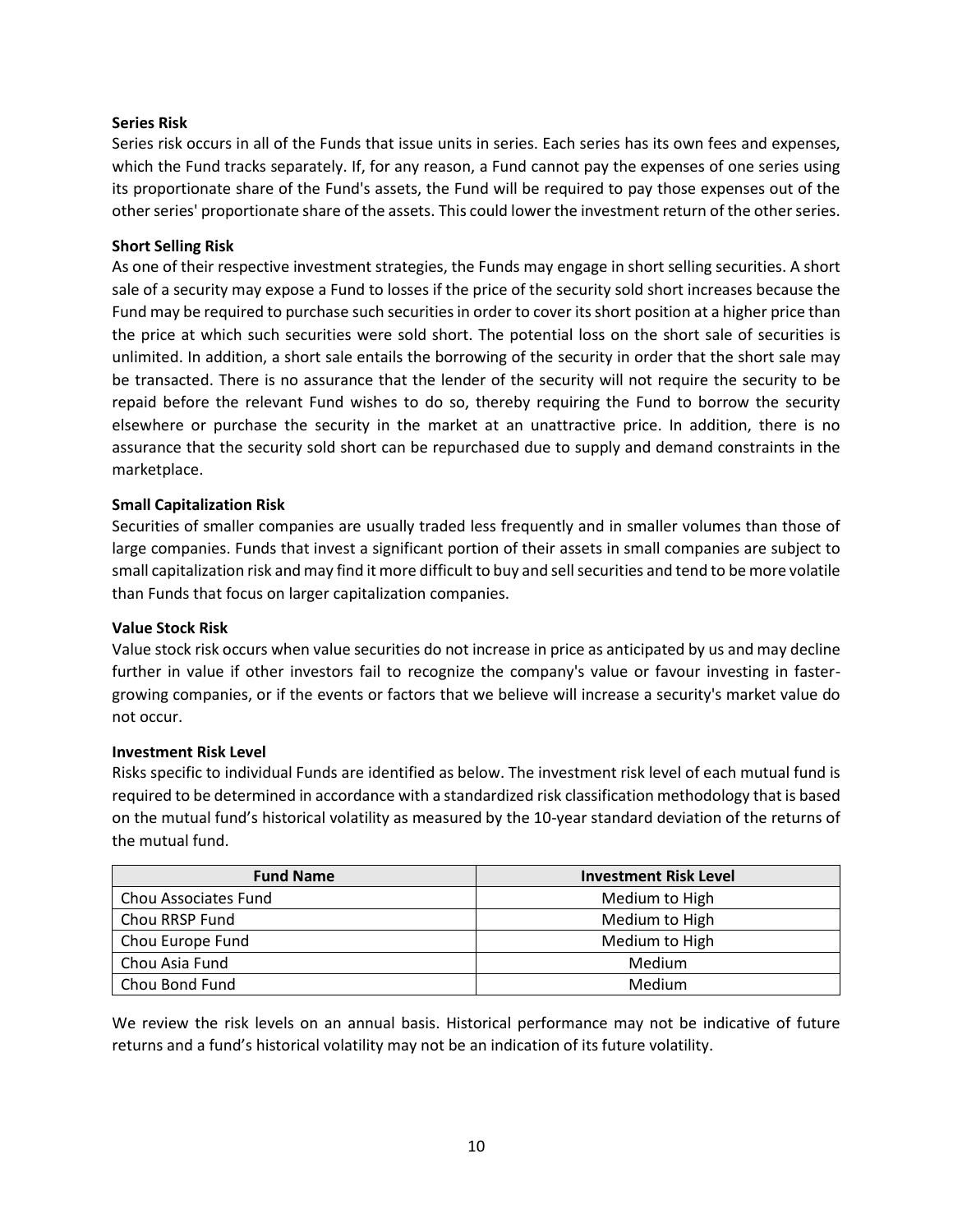## **Investment Suitability:**

The Manager is required to use due diligence to evaluate the suitability of any order the firm accepts or recommendation the firm makes based on factors such as clients' financial circumstances, investment knowledge, investment objectives, risk tolerance and time horizon.

Clients will be asked to provide their total assets under management ("**AUM**") and sector breakdown of their entire portfolio at account opening and updated on an annual basis. However, as the Canadian Securities Administrators recognize, sometimes clients may not provide a full picture, or keep Chou Funds informed of all portfolio changes.

We reserve the right not to accept an order to purchase if it is not suitable for the client's investment or risk objectives. Suitability assessments are also triggered when there is a change in the registered representative or when there is a material change to your "know your client" information.

## **Performance Benchmarks:**

Investment benchmarks are a standard against which the performance of a security, mutual fund or portfolio can be measured. Generally, broad market stock and bond indices are used for this purpose. There are dozens of indices that can be used to gauge the performance of any given investment including the S&P/ TSX Composite, the S&P 500 and the Dow Jones Industrial Average. When evaluating the performance of investments, it is important for clients to compare returns against a pre-selected and appropriate benchmark.

### **Temporary Holds:**

We may place a temporary hold on the purchase or sale of securities (units of the funds) on your behalf or on the withdrawal or transfer of cash or securities (units of the funds) from your account, where we reasonably believe that you might have an illness, impairment, disability or aging-process limitation that places you at risk of financial exploitation, and we believe that you are, or may be exploited financially, or if we believe you do not have the mental capacity to make decisions involving financial matters.

If we place a temporary hold on your account in either of these situations, a notice of the temporary hold and the reasons for the temporary hold will be provided to you as soon as possible after placing the temporary hold. Unless the hold is revoked, a notice of the decision to continue the hold and the reasons for that decision will be provided to you within 30 days of placing the temporary hold, and within every subsequent 30-day period.

## **Conflicts of Interest:**

The Manager has no written policies, practises or guidelines relating to business practises, sales practises, risk management controls except with respect to Policies Regarding Derivatives, Policies Regarding Short Selling, Policies Regarding Securities Lending and Repurchase and Reverse Repurchase Transactions and Proxy Voting Policies which are summarized below. The Funds have also established a conflicts of interest policy that they must follow before proceeding with a conflict-of-interest matter or any other matter that securities legislation requires the Funds to refer to the Independent Review Committee ("**IRC**") established by the Manager, as further described below. While the Manager does not expect that any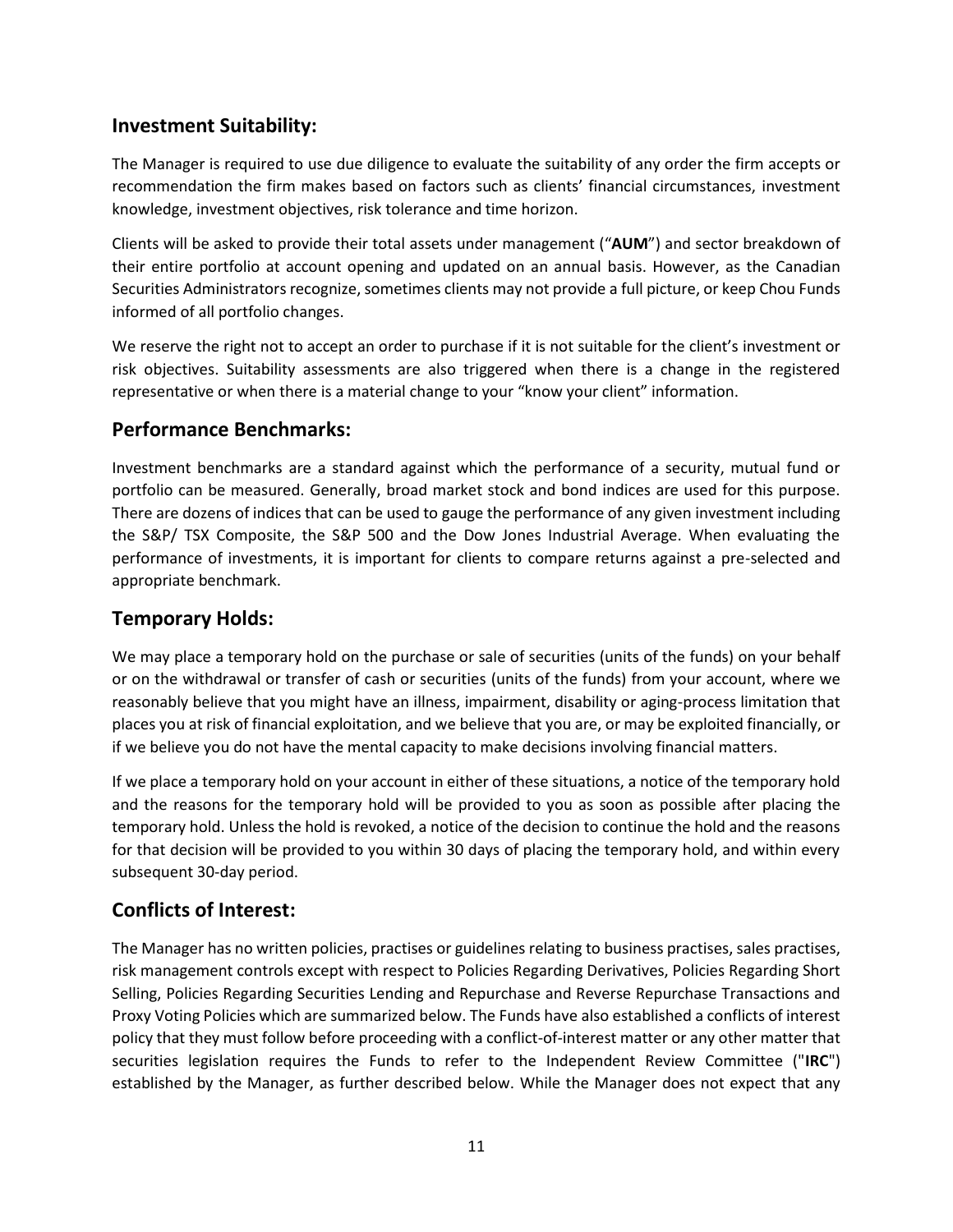conflicts of interest matters will have to be referred to the IRC, examples of conflicts that may arise are as follows:

- (a) the purchase or sale of a security of any issuer from or to another investment fund managed by the Manager or an affiliate of the Manager;
- (b) the purchase or sale of a security of any issuer from an entity related to the Manager or an affiliate of the Manager;
- (c) the making or holding of an investment in a security of an issuer related to the investment fund, the Manager or an entity related to the Manager;
- (d) an investment in a class of securities of an issuer underwritten by an entity related to the Manager;
- (e) a change in the auditors of the investment fund; and
- (f) the reorganization of the investment fund with or the transfer of its assets to another mutual fund.

#### **Independent Review Committee**

In accordance with NI 81-107 respecting Independent Review Committee for Investment Funds, the Manager has established an IRC to provide impartial judgement on conflicts of interest matters related to the operations of the Funds. The IRC is composed of persons who are independent of the Manager, the Funds and entities related to the Manager. The IRC has adopted a written charter that includes its mandate, responsibilities and functions, and the policies and procedures it will follow when performing its functions. The IRC will prepare, at least annually, a report of its activities for unitholders which will be available on our website at www.choufunds.com, at your request and at no cost, by calling toll-free 1 (888) 357-5070 or by e-mail at admin@choufunds.com. Currently, the members of the IRC are Sandford F. Borins, Joe Tortolano and Peter Gregoire. Sandford F. Borins acts as chair of the IRC. The costs of the IRC will be allocated among the Funds in a manner that is considered by the IRC to be fair and reasonable to the Funds. The composition of the IRC may change from time to time. Each member of the IRC receives an annual retainer of \$8,000 plus \$1,000 per meeting. The chair receives an additional annual retainer of \$3,000. The compensation paid to the members of the IRC for the year ended December 31, 2020 was, in the aggregate, \$33,300 and individually as follows: Sandford F. Borins (Chair): \$13,100; Joe Tortolano: \$10,100; and Peter Gregoire: \$10,100.

#### **Policies Regarding Derivatives**

All Funds utilize derivative instruments for both hedging and non-hedging strategies in a manner which is consistent with the investment objectives of each Fund. The use of such derivatives by the Funds is to hedge risks associated with existing investments or groups of investments. The Funds use covered call options which would guarantee a minimum sale price and, therefore, minimize downside risk. Since the call options are used only in conjunction with securities the Funds have determined to sell, and are covered by securities already owned by the Funds, Management takes no unusual steps to manage risks from the use of such derivatives. The Funds may invest in Credit Default Swaps ("**CDS**") to hedge against market risks. A CDS may offer the Funds higher returns for assuming very similar credit risk positions as an alternative to a direct investment. A CDS can offer the Funds an opportunity to invest in credits that trade in foreign markets without bearing unwanted currency risks to the Funds. There are no written policies or procedures in place that set out the objectives and goals for derivatives trading. The President of the Manager is responsible for all trading authorizations and determines the limits or controls on trading. No risk measurement procedures or simulations are used to test the portfolio under stress conditions.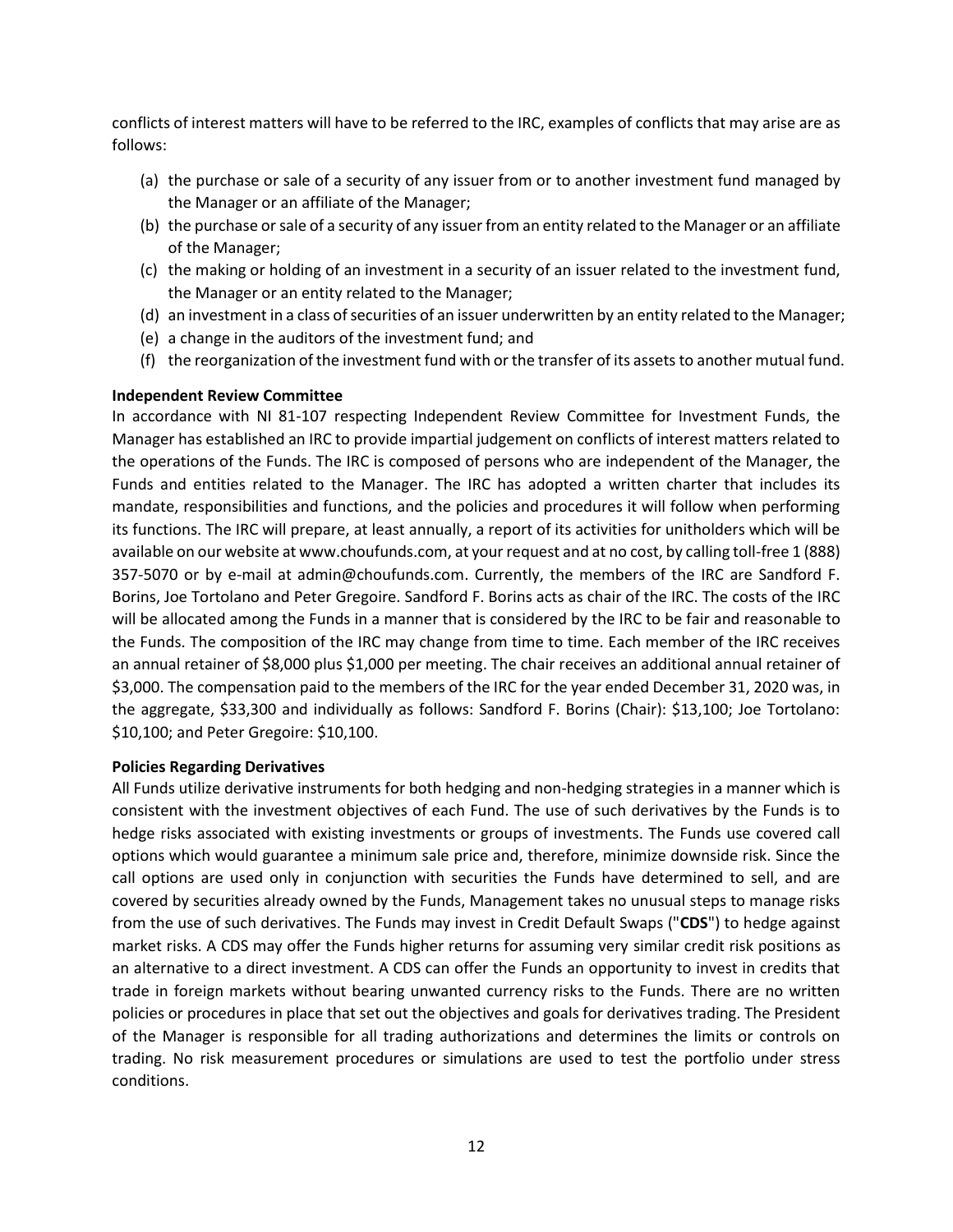Although the Funds do not currently invest in CDS's, the required 60 day notice has been given to investors and the Funds may invest in CDS's in the future. No Fund will invest more than 5% of its assets, at the date of purchase, in CDS's. However, the Funds may enter into other forms of derivative transactions in the future as described in the Simplified Prospectus of the Funds after giving investors 60 days prior written notice. The Funds may enter into these transactions only as permitted under securities law.

#### **Policies Regarding Short Selling**

The Funds may engage in short selling. The objectives and goals for short selling are described in the Simplified Prospectus and risk management procedures in connection therewith are regularly reviewed by management. The Funds follow the investment restrictions and practices set out in NI 81-102 with respect to the use of short selling. The Manager monitors short selling activities and is responsible for applying limits, if any, and other controls, if required. There are no written policies or procedures in place that set out the objectives and goals for short selling. The Manager is responsible for all short sale authorizations and determines the limits or controls on short selling. No risk measurement procedures or simulations are used to test the portfolio under stress conditions. The risk exposure of a Fund's short sales is not generally independently monitored.

Although the Funds do not currently engage in short selling, the required 60-day notice has been given to investors and the Funds may engage in short selling at any time.

#### **Policies Regarding Securities Lending and Repurchase and Reverse Repurchase Transactions**

All of the Funds may enter into securities lending agreements as permitted under applicable securities laws. The Fund's custodian or sub custodian shall act as the agent for the Fund in administering the securities lending transactions of the Fund. The risks associated with these transactions will be managed by requiring that the Fund's agent enter into such transactions for the Fund with reputable and wellestablished Canadian and foreign brokers, dealers and institutions. The agent will be required to maintain internal controls, procedures and records, including a list of approved third parties based on generally accepted creditworthiness standards, transaction and credit limits for each third party and collateral diversification standards.

The Manager has established certain policies and procedures to ensure that the risks associated with securities lending agreements will be properly managed. The policies specify that all securities lending transactions must be done in accordance with securities lending rules outlined in applicable securities legislation. The Manager will monitor, on a daily basis, the Fund's securities lending activities. The policies and procedures relating to securities lending transactions will be reviewed and updated on a regular basis.

Currently, the Funds do not enter into repurchase or reverse repurchase transactions. However, the Funds may enter into repurchase or reverse repurchase agreements in the future as described in the Simplified Prospectus of the Funds after giving investors 60 days prior written notice. The Funds may enter into these transactions only as permitted under securities law. In the event the Funds commence repurchase or reverse repurchase transactions, similar controls, policies and procedures will be put in place for those transactions as described above for securities lending agreements.

#### **Proxy Voting Policies**

The Manager is responsible for directing how proxies relating to any securities of a Fund are to be voted. The Manager has adopted written policies and procedures (the "**Proxy Voting Policy**") aimed at ensuring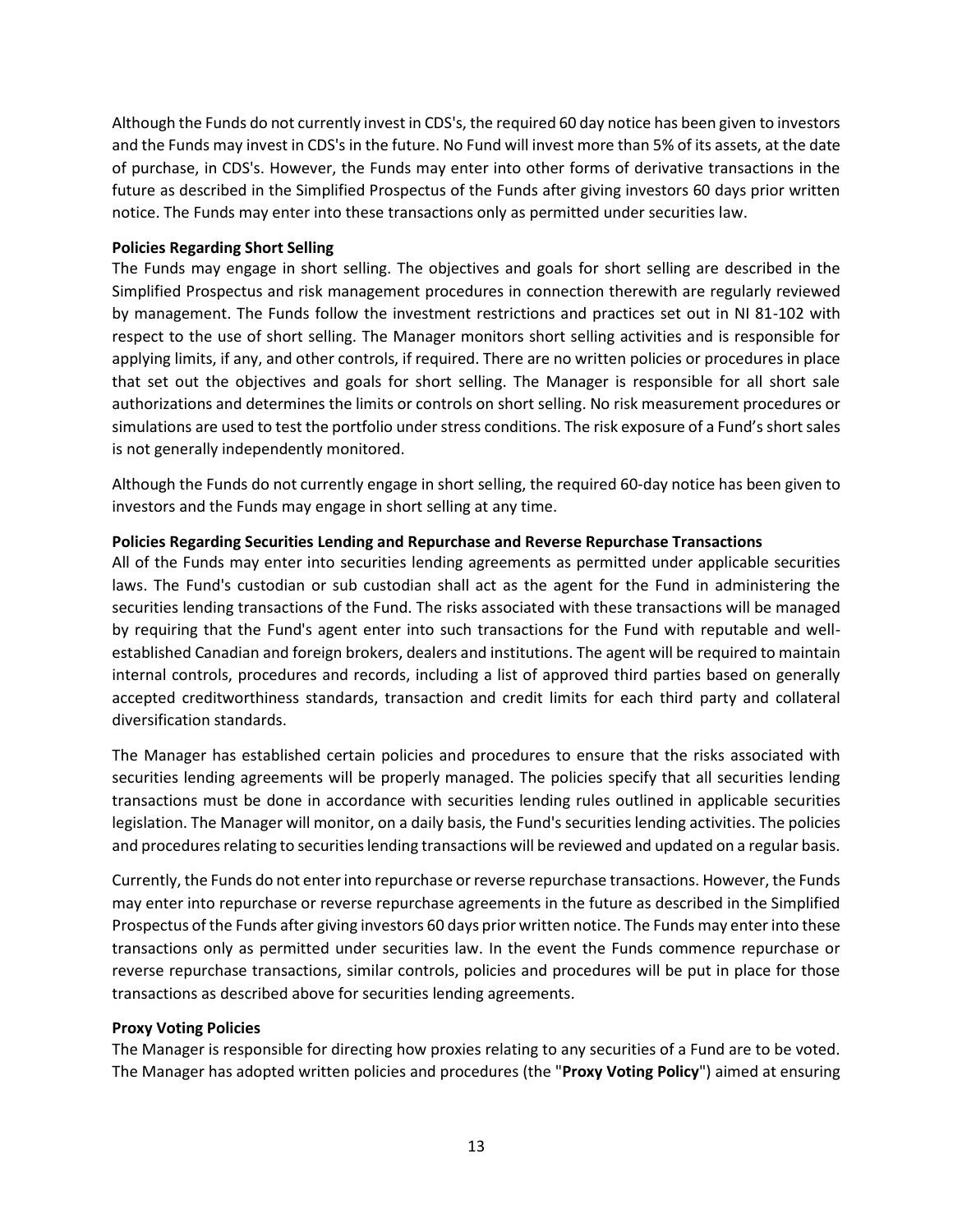that all votes in respect of securities held by a Fund are exercised in accordance with the best interests of the Fund.

The Manager is required to follow the guidelines set forth in the Proxy Voting Policy. However, the Proxy Voting Policy provides that the Manager review the terms of each proxy vote on its own merits. Consequently, the Manager may deviate from guidelines in the Proxy Voting Policy in situations which will protect or enhance the investment value of a security.

The Proxy Voting Policy provides that the Manager will generally cause the Funds to vote in favour of management proposals on routine matters such as the election of directors, appointment of auditors, indemnification of directors and receipt and approval of financial statements, provided it is in line with the guidelines set forth in the Proxy Voting Policy.

With respect to non-routine matters, such as take-over defence measures and changes in capital structure, the Manager will examine proxies and recommendations for special proposals to assess the impact on the value of the securities, generally voting in favour of proposals that would enhance the investment value of the relevant security in the long term and against proposals that increase the risk level and reduce the investment value of the relevant security in the long term. Other issues, including those business issues specific to the issuer or those raised by shareholders of the issuer, are addressed on a case-by-case basis with a focus on the potential impact of the vote on shareholder value.

The Board of Directors of the Manager oversees the proxy voting process and reviews proxy voting results, policies and procedures on an annual basis to ensure that securities held by the Funds are voted in accordance with the Proxy Voting Policy. When the Manager becomes aware of any vote that presents a conflict of interest, the conflict is reported to the Board of Directors of the Manager and proxies are voted in a manner consistent with the best interests of the Fund, without regard to any other business relationship that may exist.

The Proxy Voting Policy is available on request, at no charge, by calling (416) 214-0675 or by writing to the Manager at 110 Sheppard Avenue East, Suite 301, P.O. Box 18, Toronto, Ontario, M2N 6Y8.

The proxy voting record for each Fund for the most recent twelve-month period ended June 30 of each year, will be available free of charge to any unitholder of the Fund upon request at any time after August 31 of that year. A Fund's proxy voting record is also available on our internet site at [www.choufunds.com.](http://www.choufunds.com/)

#### **Short-Term Trading**

Short-term trading activities in the Fund may adversely affect unitholders. Frequent trading can hurt the Fund's performance by forcing the Manager to keep more cash in the Fund that would otherwise be needed, or to sell investments at an inappropriate time. It may also increase the Fund's transaction costs. While the Manager will actively take steps to monitor, detect and deter short-term trading, it cannot ensure that such trading activity will be completely eliminated.

In order to protect the interest of the majority of unitholders in the Fund and discourage short-term trading in the Fund, unitholders that redeem their units within 90 days of purchasing such units will be charged a fee equal to 2% of the value of the units redeemed.

The Manager may also take such additional action as it considers appropriate to prevent further similar activity by the investor. These actions may include the delivery of a warning to the investor, placing the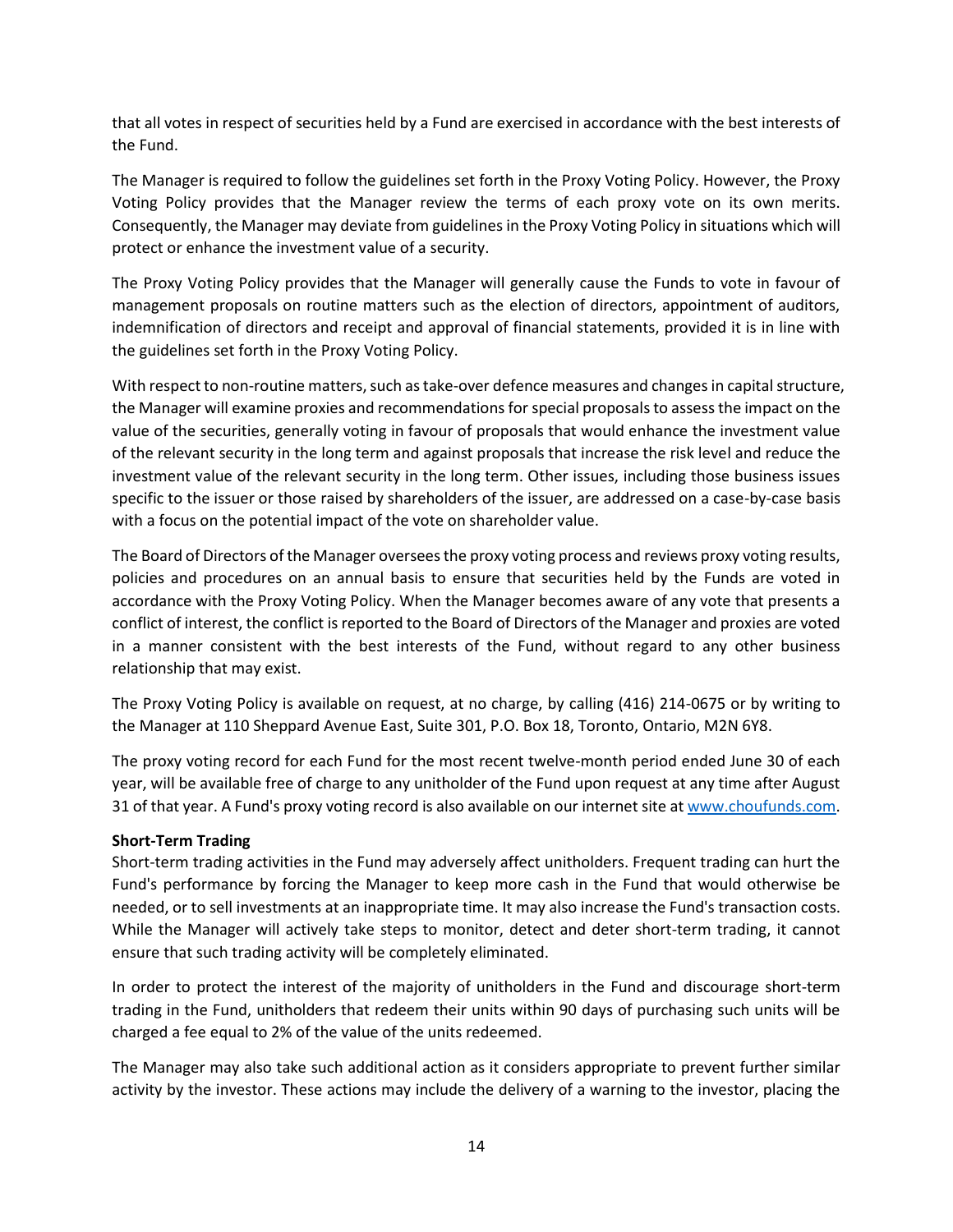investor/account on a watch list to monitor his or her trading activity, the subsequent refusal of further trades by the investor if the investor continues to attempt such trading activity and/or closure of the investor's account.

### **Fees and Services Charges:**

#### **Management Fees**

Each Fund pays the Manager an annual management fee which is unique to each Fund. The following services are provided to clients in exchange for this annual management fee, including but not limited to:

- the day-to-day management of each Fund;
- making investment portfolio decisions and arranging for the execution of portfolio transactions;
- providing for or arranging for advice and assistance in connection with investment programmes;
- dealing with the purchase and redemption of units of each Fund;
- negotiating contractual arrangements with, and supervising, third-party service providers, including the custodian, auditors and legal counsel;
- providing office accommodation, personnel, office supplies and internal accounting services in respect of each Fund; and
- monitoring compliance with applicable laws.

The fee is calculated and accrued daily and paid monthly based on the average NAV of the Fund. The fee differs among series of securities. The Fund is required to pay HST on the fees paid to the Manager.

As part of the account opening process, all clients are provided the Management Expense Ratio at [www.choufunds.com](http://www.choufunds.com/) which is based on total expenses for the stated period and is expressed as an annualized percentage of weekly average net assets during the period.

#### **Sales Charges**

If you purchase units through your broker or dealer, you negotiate the sales charge you pay with such broker or dealer. The range for sales charges is generally from 0% to 2% of the purchase order. Your broker or dealer will generally deduct the sales charge and forward the net amount of the order to be invested in the Fund or Funds selected.

#### **Switch Fees**

A dealer may charge from 0% to 2% for switches between Funds.

#### **Short-Term Trading**

Short-Term trading activities in the Funds may adversely affect unitholders. Frequent trading can hurt a Fund's performance by forcing the Portfolio Advisor to keep more cash in a Fund that would otherwise be needed, or to sell investments at an inappropriate time. It may also increase a Fund's transaction costs. A Fund will charge you 2% of the value of the units you redeem within 90 days of purchase. This fee is paid to the Fund and is retained for the benefit of unitholders of the Fund.

### **Account Reporting:**

A record of the number of units you own, and their value will appear on your account statement. You will also receive account statements when there is a transaction during the month and on a quarterly basis regardless of account activity.